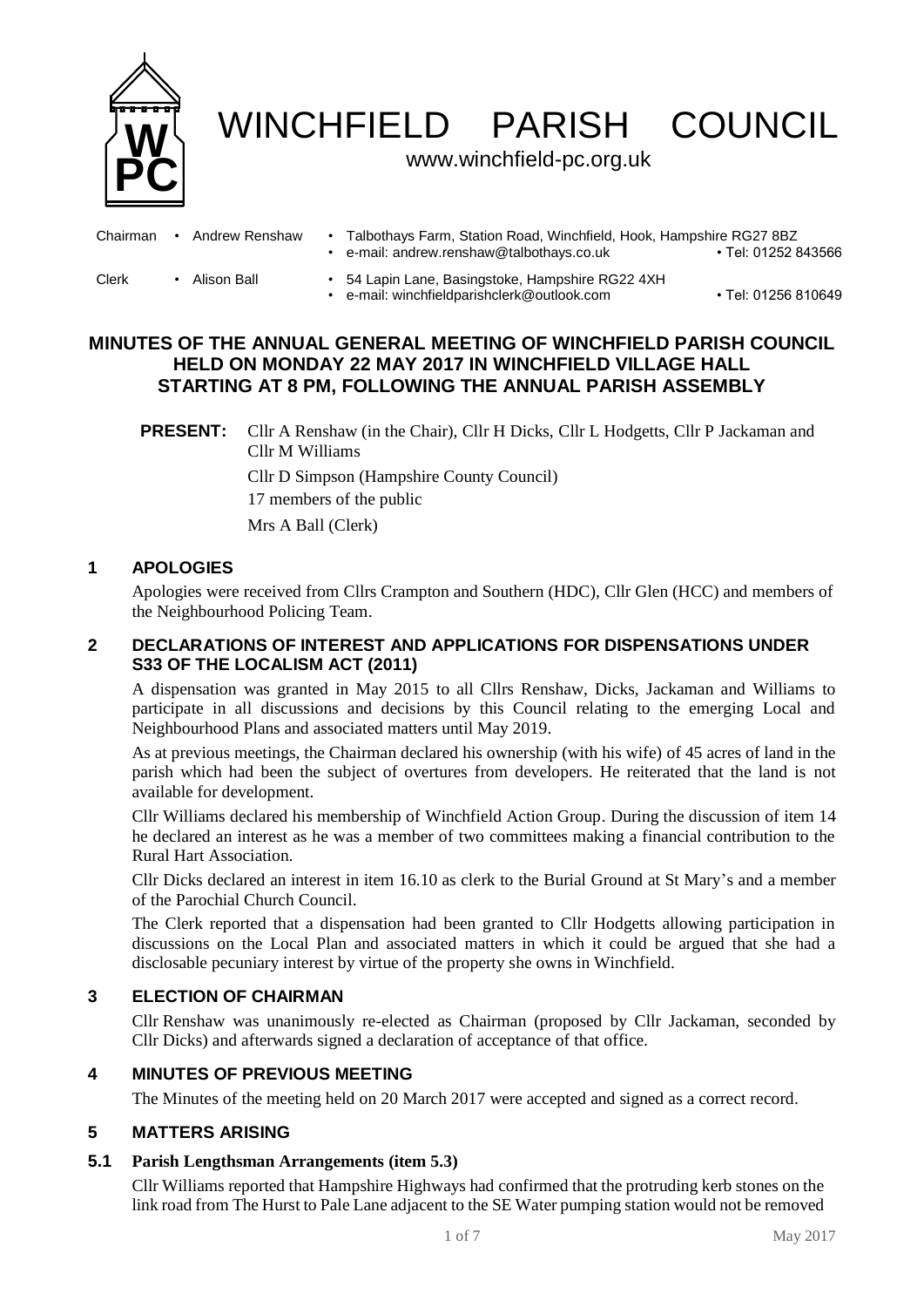but reflectors had been installed. The Parish Council was aware that at least one further incident had occurred since the installation of the reflectors.

## **5.2 Any Other Business (item 18)**

The Chairman advised that he had not yet investigated the construction of the ditch at Pale Lane at the new entrance to the Country Park but he did intend to do so. It was noted that this area has attracted a lot of fly tipping.

# **6 MATTERS ARISING FROM ANNUAL PARISH ASSEMBLY**

The speed limit on the B3016 had been raised at the Annual Parish Assembly as a cause for concern. The Parish Council would write to Cllr Simpson asking him to look into this. It would also be raised at every available opportunity.

# **7 COMMUNITY SAFETY**

Cllrs Dicks and Jackaman had been to meet with the person responsible for the Speed Indicator Device (SID) in Rotherwick. Rotherwick Parish Council had purchased a SID which was moved around the parish to collect data on the speed and volume of traffic. This information was then reported to the Parish Council. If Winchfield collected similar data in its area it could be very useful in making the case for a reduction in speed limits.

It was confirmed that these devices did not read number plates. To have a device that could read number plates would require involvement by the Police who would need to approve locations and ensure people were adequately trained.

It was noted that the support of the community would be needed if such a project could be successful in Winchfield. Volunteers would be needed to set up the SID and move it to different locations.

A discussion took place about whether the Parish Council should purchase a SID and the benefits it could bring. It was advised that Rotherwick had also invested in a tablet dedicated to the collection of the data from the SID, plus two batteries and a special bracket that allowed the SID to be moved around more easily. This had cost approximately £2,500 but some of this had been funded with a grant from the Police and Crime Commissioner.

It was agreed to purchase a SID, two batteries, tablet and bracket, and that a budget of up to £4,000 from the Community Benefit Fund be allocated for this purpose.

# **8 HART LOCAL PLAN**

The Chairman reported that the Hart District Council (HDC) draft Local Plan was out for consultation. He encouraged everyone to submit a response and to look at the responses by Winchfield Action Group and the We Heart Hart campaign for guidance. The response by the Parish Council to the previous consultation which was on the HDC website could also assist.

JB Planning Associates were working on a response on behalf of the Parish Council and the timetable for this work was discussed. It had previously been agreed to allocate £12,000 from the Planning Counsel fund for this work, and whilst it was hoped that it would be within this budget it was agreed to increase this sum to £15,000 to cover all eventualities.

# **9 WINCHFIELD NEIGHBOURHOOD PLAN**

There was nothing to report on this beyond that which had been reported at the Annual Assembly. It was noted that Odiham had a Neighbourhood Plan, Hartley Wintney was doing one and Fleet were working on one.

# **10 PARISH LENGTHSMAN**

The Lengthsman contract for 2017/18, enabling the Parish Council to continue as part of the Yateley cluster, had been received for signing. The contract set out the duties of the lead parish council and detailed the types of work that the Lengthsman would be able to undertake.

It was agreed that the Chairman sign the agreement.

Cllr Williams advised that he had reported the unauthorised pruning of trees adjacent to the bus shelter at the junction of Taplins Farm Lane and The Hurst. The response from Hampshire County Council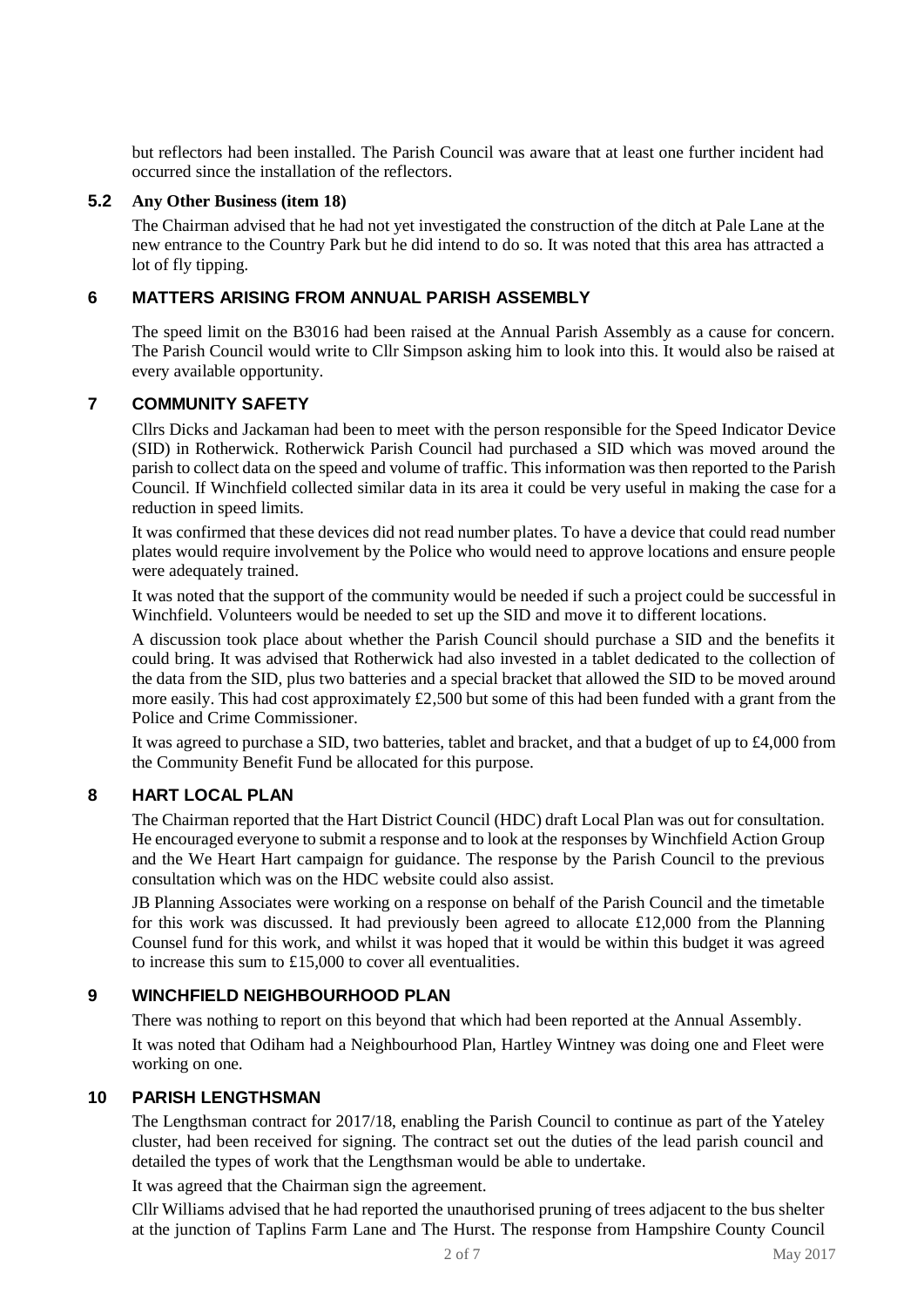(HCC) had stated that landowners could carry out pruning to branches overhanging property boundaries but that any tree works carried out beyond that without the consent of the highway authority was criminal damage. The Arboricultural Section at HCC would be carrying out an inspection in due course.

Cllr Jackaman reminded the meeting that in March they had discussed a quote for cleaning the signs in the parish. During the litter pick in April, Malcolm Billyard and Mike Garwood had cleaned all signs in the parish and thanks were expressed to them for doing this.

# **11 COMMUNITY BENEFIT SCHEMES**

It was noted that money from the Community Benefit Fund would be allocated to the footpaths project and the SID project. Ideas were invited for other projects.

## **12 FOOTPATHS REPORT**

Since the last meeting Cllrs Dicks and Williams, with Chris Griffin the Parish Council's footpath warden, had walked the footpaths in Winchfield. The Parish Council had also received a detailed Rights of Way survey for Winchfield from the Ramblers Association.

Cllr Williams had collated the information provided by the Ramblers with the knowledge the Parish Council representatives had gained and produced a final report setting out proposed works. He advised that he would like to meet with the Ramblers and the Open Spaces Society to discuss how to work together.

Thanks were expressed to the Ramblers for producing such a detailed report.

It was noted that Simon Jones-Parry, a landowner in the adjacent Odiham parish, had worked with HCC to improve footpaths on his land which had benefited the residents of Winchfield. Thanks were expressed to Mr Jones-Parry.

In response to a question from a member of the public it was stated that landowners would be contacted prior to any decisions or works being undertaken, as it would be necessary to get permission from the landowners to carry out any works.

It was agreed that:

- (1) Chris Griffin, the footpath warden, take ownership of the actions set out in the report, with Cllr Williams being the Parish Council lead with authority to agree actions within the set budget;
- (2) Discussions begin with landowners and that kissing gates be installed on footpaths in the following priority: FP 8 (2 off), FP 2 (1 off), FP 7 (1 off), FP 6 (1 off), FP 10 (1 off) and FP 501 (1 off): a total of seven kissing gates, with others to follow in a second tranche. Gate dimensions and style to be agreed with respective landowners from those reviewed in the report;
- (3) Action be taken on the following footpaths to remedy serious problems with the help of HCC: FP 2, Hook1, FP1, FP 3, FP 4, FP 5 and FP 15;
- (4) A spend of up to £3,000 from the Community Benefit Fund be approved for the first four months of work on kissing gates and associated footpath works, after which progress and expenditure would be reviewed.

(NOTE: Cllr D Simpson of HCC declared an interest in this item as he was a member of the HCC Regulatory Committee which took decisions in relation to footpaths.)

### **13 POTBRIDGE SCRAPYARD, TOTTERS LANE**

The Chairman reported that as a Hart councillor he had been involved in many discussions about enforcement action relating to activities at the Potbridge Scrapyard in Totters Lane. A large number of vehicles had been parked on the highway in various states of disrepair waiting to be scrapped or used for parts. Footpath 15 was also completely blocked by vehicles. This was an ongoing issue and HDC was working through the courts to take action. He assured the meeting that HDC was doing all it could to deal with the problem, but it needed the active support of HCC.

## **14 RURAL HART ASSOCIATION**

Tristram Cary gave some background to the Rural Hart Association (RHA) advising that he had founded the association as he felt it was important that the various societies and parish councils that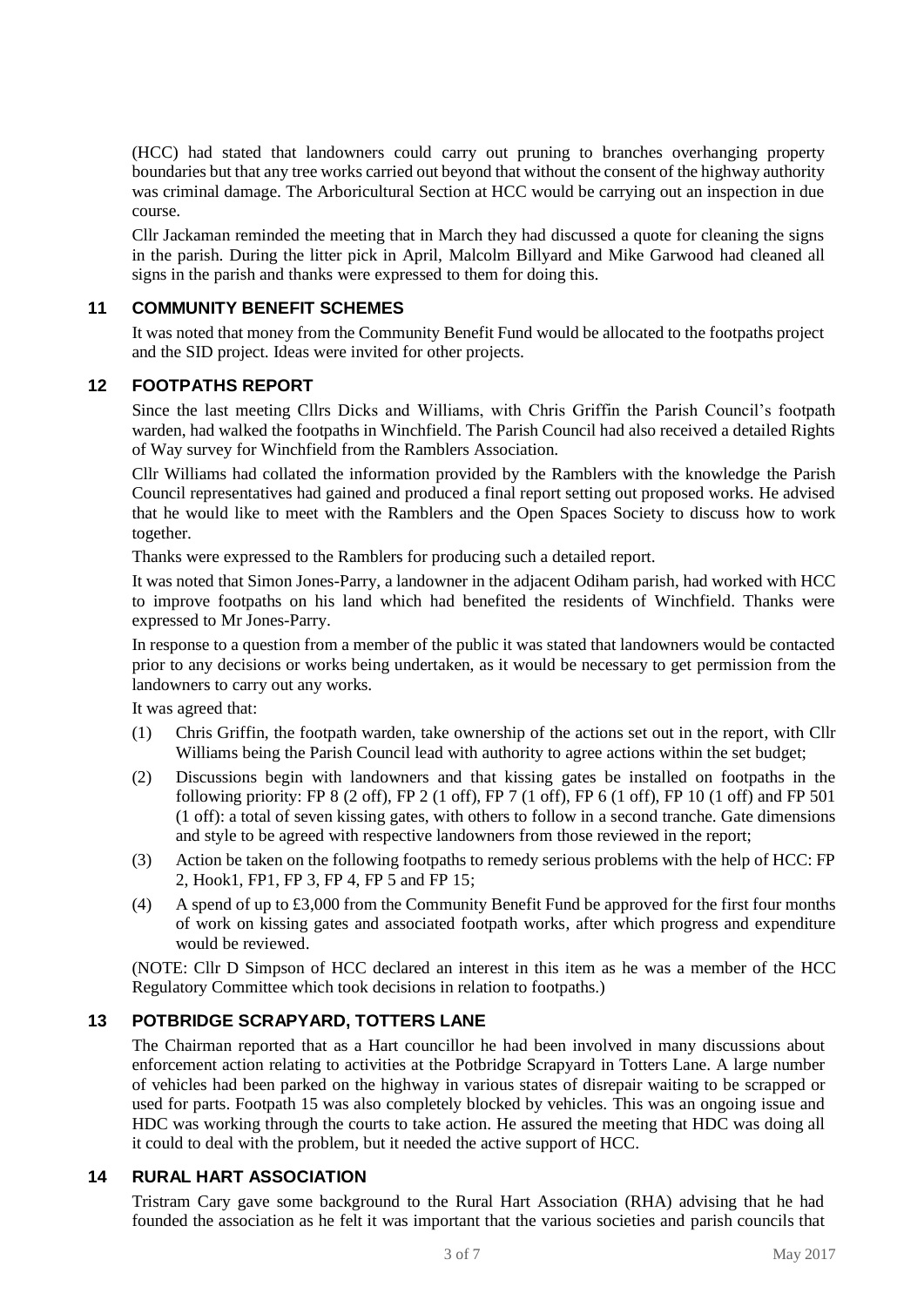wanted to support rural areas and preserve the countryside should work together. This included pooling resources. He advised that he would like the Parish Council to join. RHA had already commissioned one study and the Parish Council had seen the results of this. This had looked at distributing proposed housing across settlements in Hart proportionally, meaning that the majority of development would be in Fleet and Church Crookham, helping to preserve the countryside.

The Parish Council discussed the proposal and expressed concern about the lack of detail available but generally supported the principle. It was agreed not to join at the current time but that this be kept under review and Mr Cary was asked to keep the Parish Council informed of progress.

(NOTE: Cllr Williams declared an interest in this item and took no part in the discussion or decision.)

## **15 PLANNING APPLICATIONS**

#### **15.1 Applications received since the last meeting**

The following applications had been considered and responses made since the last meeting:

**17/00791/HOU 49 Beauclerk Green** *Conversion of garage into utility room with alterations to front and rear elevations.* No objections.

**17/00975/EIA Proposed water mains from Cove Road Fleet to Greywell Pumping Station** *Request for an Environmental Impact Assessment Screening Opinion under the 2011 EIA Regulations.* No comment.

**17/01017/FUL Winchfield Lodge, Old Potbridge Road** *The conversion of the existing lodge into 4no. residential dwellings, with the erection of 4no. residential apartments and 8no. detached dwellings, all with associated car parking and landscaping. Part retrospective application consisting of minor design amendments to the previously approved application reference 13/00720/MAJOR.* The Parish Council notes from 16/02076/CON that drainage condition 3 remained outstanding and in the absence of any fresh information the Parish Council still holds concerns regarding this matter - as expressed in the response to 16/01939/AMCON.

**17/01038/HOU High Grove, Shapley Heath, Odiham Road** *Erection of a single storey side extension following demolition of existing, erection of a two storey side extension and erection of new entrance gates and fence.* No objections.

**17/00838/HOU Tulip Tree Cottage, Old Rectory, Bagwell Lane** *New Front Porch. New Side Extension. New Rear Extension. Some Internal Reconfiguration. Removal of cedar shingles to walls, inclusion of insulation and timber boarding.* No objections.

#### **16 FINANCE**

#### **16.1 Accounts for the year ended 31.03.2017**

The Accounts for year ended 31 March 2017 (which had been presented at the Annual Parish Assembly), together with the Review of Spending against Approved Budget as at 31.03.2017, were formally received and approved.

A question was asked about whether the new kissing gates, once purchased, would become an asset. This led oo a brief discussion as to whether the Parish Council would retain ownership of the gates or if they should be gifted to the landowners. This would be investigated.

#### **16.2 Internal Auditor's report for the year ended 31.03.2017**

The internal auditor's report was received and noted. As a result of recommendations made in the memorandum to the internal auditor's report the following was agreed:

- (1) That Alison Ball be appointed as Responsible Financial Officer;
- (2) That the contract of employment for Alison Ball, signed on 16 January 2017, be approved;
- (3) That the clerk look into the use and purchase of third party software for payroll purposes.

It was noted that the cashbook had moved from manual to Excel spreadsheet from 1 April 2017.

#### **16.3 Review of effectiveness of internal controls and audit for the year ended 31.03.2017**

The review drafted by the Clerk was adopted without amendment.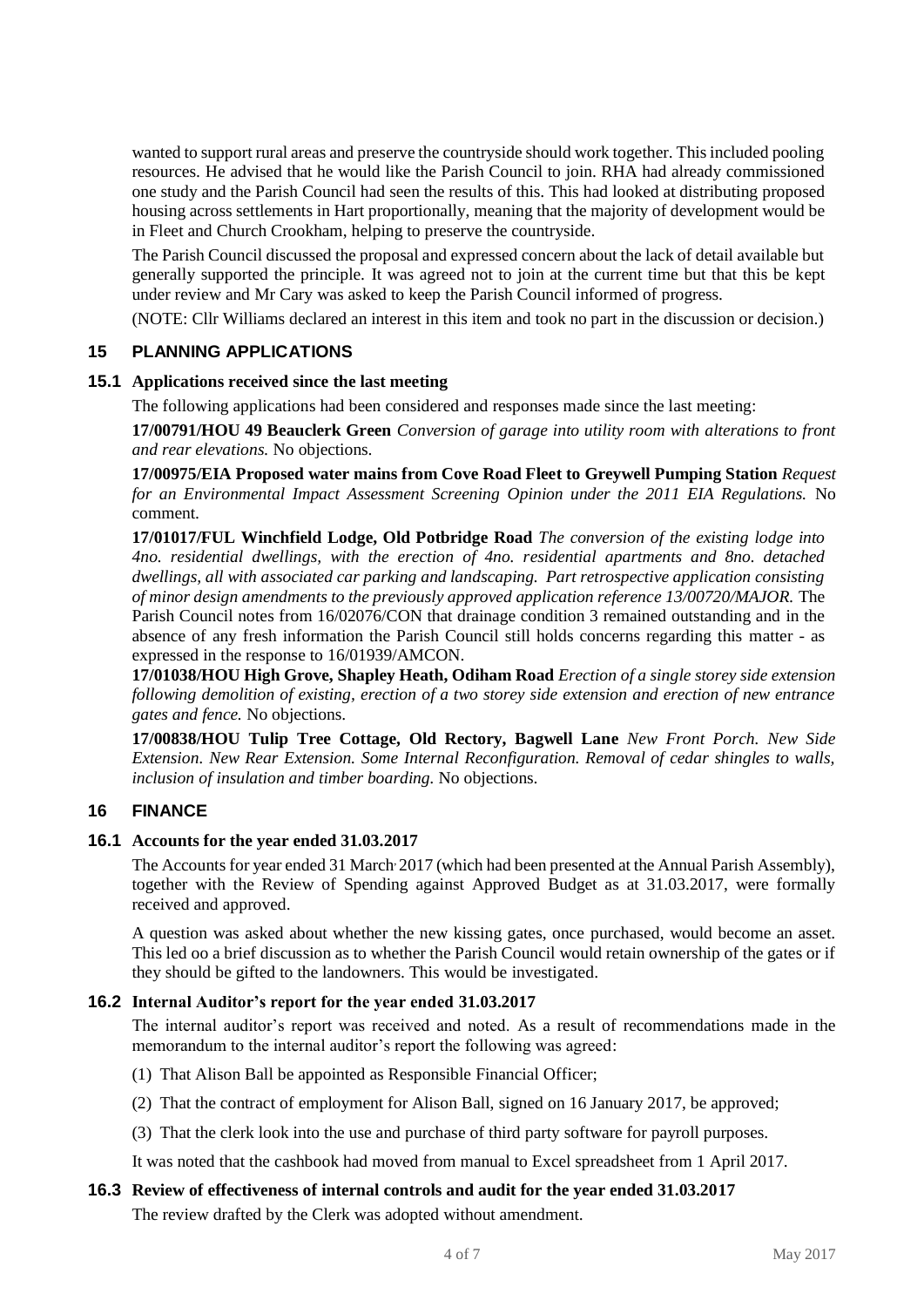## **16.4 Approval of Governance Statement, Section 1 of the Annual Return to the Audit Commission for the year ended 31.03.2017**

The Governance Statement drafted by the Clerk was received and approved without amendment.

#### **16.5 Approval of Accounting Statement, Section 2 of the Annual Return to the Audit Commission for the year ended 31.03.2017**

The Accounting Statement drafted by the Clerk was received and approved without amendment.

#### **16.6 Review of Standing Orders**

The Council's Standing Orders were last reviewed on 16 May 2016. The Clerk reported that she was unaware of any recommended amendments and would report back at the next meeting if any were necessary.

#### **16.7 Review of Banking and Insurance Arrangements**

The banking arrangements were agreed as appropriate.

In May 2016 it had been resolved to extend the Long Term Agreement with Hiscox for insurance from 3 years to 5 years (expiring in 2019). The renewal from Hiscox had been received and was on the list of payments for approval. It was confirmed that the Parish Council's insurance included £10 million in public liability insurance as required in the Lengthsman contract.

#### **16.8 Review of Authorised Bank Signatories**

It was agreed that the bank signatories did not require amendment.

## **16.9 Statement for the period 13.03.17 to 16.05.17**

#### **Deposit Account (Lloyds**)

| 13 Mar   | <b>Balance</b>                            |           |            | £46,047.37    |
|----------|-------------------------------------------|-----------|------------|---------------|
| 6 April  | <b>Transfer to Current Account</b>        |           | £33,000.00 |               |
| 10 April | Interest: April                           |           |            | £1.79         |
| 24 April | <b>Transfer from Current Account</b>      |           |            | £20,000.00    |
|          | Interest: May                             |           | £0.96      |               |
| 16 May   | <b>Balance</b>                            |           |            | £33,050.12    |
|          |                                           |           |            |               |
|          | <b>Current Account (Lloyds)</b>           |           |            |               |
| 13 Mar   | <b>Balance</b>                            |           |            | £40,517.45    |
| 21 Mar   | A Ball: Expenses                          | Exp 16/47 | £111.14    | $-£111.14$    |
|          | HALC: Training                            | Exp 16/48 | £24.00     | $-£24.00$     |
| 22 Mar   | C A Strudwick: for printing               | Exp 16/49 | £39.58     | $-£39.58$     |
| 24 Mar   | A Ball: Salary                            | Exp 16/50 | £295.83    | $-£295.83$    |
| 20 Mar   | Village Hall Hire 2016/17                 | Exp 16/51 | £60.00     | $-£60.00$     |
| 3 April  | Oak Design - Neighbourhood Plan<br>copies | Exp 17/1  | £229.20    | $-£229.20$    |
| 6 April  | <b>Transfer from Deposit Account</b>      |           |            | £33,000.00    |
| 10 April | Hart District Council – precept           |           |            | £28,000.00    |
| 11 April | Cambridge & Counties - New Account        |           |            | $-£42,000.00$ |
| 13 April | Hampshire Trust Bank - New Account        |           |            | $-£30,000.00$ |
| 24 April | <b>Transfer to Deposit Account</b>        |           |            | $-£20,000.00$ |
| 25 April | Alison Ball - April Salary                | Exp 17/2  | £270.84    | $-£270.84$    |
| 9 May    | <b>Jb Planning Associates</b>             | Exp 17/3  | £2,253.48  | $-£2,253.48$  |
| 11 May   | VAT Refund                                |           | £810.30    | £810.30       |
| 16 May   | <b>Balance</b>                            |           |            | £7,043.68     |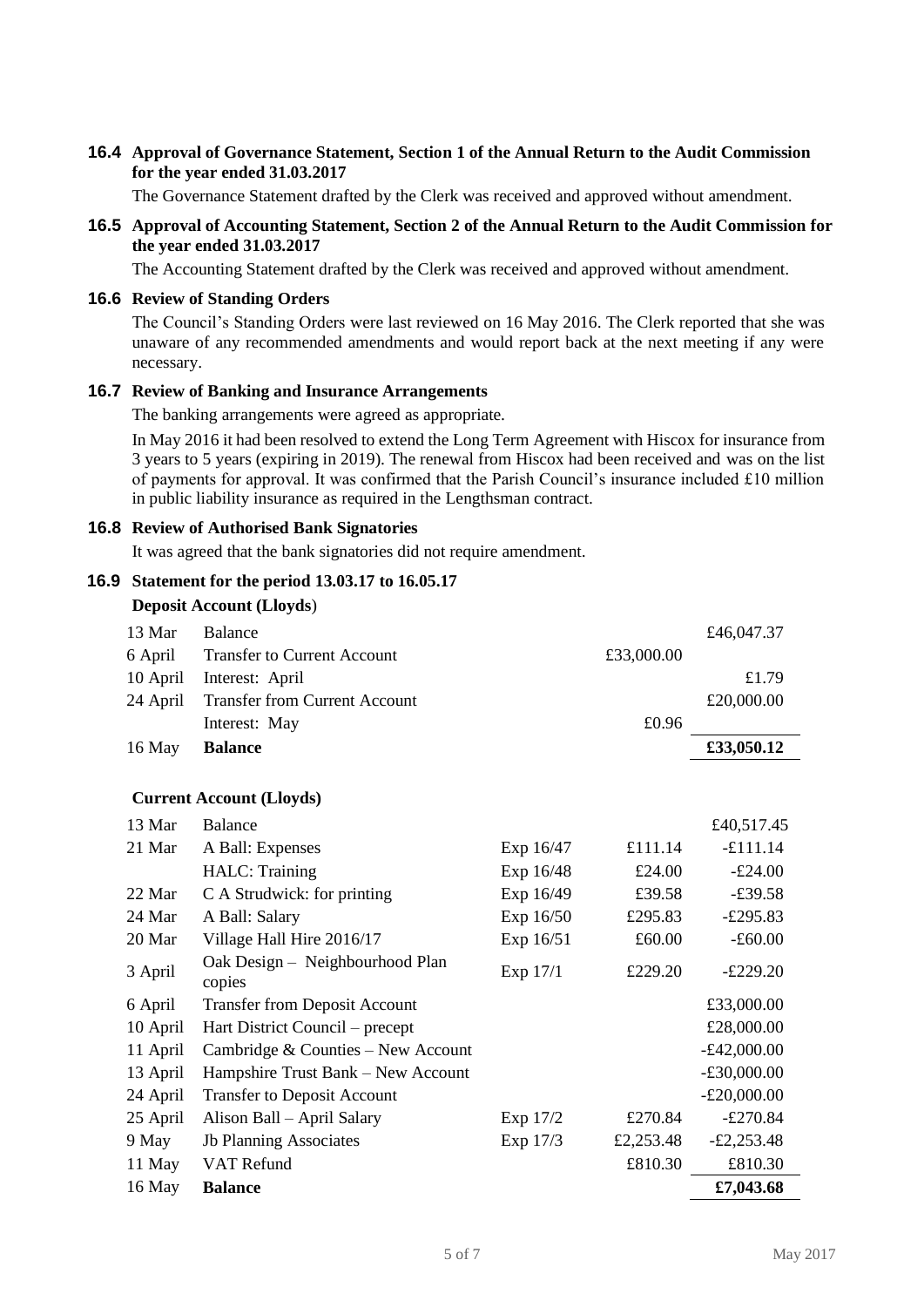| <b>TOTAL</b> deposit and current accounts | £40,093.80  |
|-------------------------------------------|-------------|
| Invested at Cambridge & Counties Bank     | £42,000.00  |
| <b>Invested at Hampshire Trust Bank</b>   | £30,000.00  |
| <b>TOTAL FUNDS</b>                        | £112,093.80 |

# **Comparison with 2017/18 Budget**

| <b>Budget heading</b>               |                | <b>Allocation</b> | <b>Spend to</b>  | <b>Available</b> |
|-------------------------------------|----------------|-------------------|------------------|------------------|
|                                     |                | In budget         | date             |                  |
|                                     |                |                   | (ex <b>VAT</b> ) |                  |
| Clerk's Salary                      |                | £5,000.00         | £270.84          | £4,729.16        |
| Training                            |                | £300.00           | £0.00            | £300.00          |
| Subscription to SLCC                |                | £80.00            | £0.00            | £80.00           |
| Hire of Village Hall for meetings   |                | £80.00            | £0.00            | £80.00           |
| Admin costs                         |                | £650.00           | £0.00            | £650.00          |
| Insurance                           |                | £290.00           | £0.00            | £290.00          |
| <b>HALC/NALC Subscriptions</b>      |                | £450.00           | £0.00            | £450.00          |
| Audit & Information Commission fees |                | £510.00           | £0.00            | £510.00          |
| Section 137 payments                |                | £600.00           | £0.00            | £600.00          |
| Grants (Churchyard maintenance)     |                | £600.00           | £0.00            | £600.00          |
| Contingencies                       |                | £475.00           | £0.00            | £475.00          |
|                                     | <b>Total A</b> | £9,035.00         | £270.84          | £8,764.16        |

| <b>Reserves</b>                      | C/fwd       | <b>Added</b> | <b>Balance</b> | Spend to                 | <b>Available</b> |
|--------------------------------------|-------------|--------------|----------------|--------------------------|------------------|
| <b>Earmarked funds</b>               | 31.03.17    | 01.04.17     | 01.04.17       | date<br>(ex <b>VAT</b> ) |                  |
| <b>Basingstoke Canal</b>             | £0.00       | £250.00      | £250.00        | £0.00                    | £250.00          |
| <b>Community Benefit Fund</b>        | £48,466.12  | £0.00        | £48,466.12     | £0.00                    | £48,466.12       |
| <b>Election Expenses Contingency</b> | £953.45     | £0.00        | £953.45        | £0.00                    | £953.45          |
| Events (Litter Pick)                 | £69.38      | £110.00      | £179.38        | £0.00                    | £179.38          |
| Maintenance                          | £171.29     | £130.00      | £301.29        | £0.00                    | £301.29          |
| Neighbourhood Plan                   | £1,098.06   | £0.00        | £1,098.06      | £191.00                  | £907.06          |
| Parish Lengthsman                    | £731.80     | £1,000.00    | £1,731.80      | £0.00                    | £1,731.80        |
| <b>Planning Counsel</b>              | £31,855.10. | £16,500.00   | £48,355.10     | £1,877.90                | £46,477.20       |
| Pension (new Clerk) new              | £150.00     | £150.00      | £300.00        | £0.00                    | £300.00          |
| <b>Street Lighting</b>               | £2,250.00   | £0.00        | £2,250.00      | £0.00                    | £2,250.00        |
| <b>Website Development</b>           | £443.02     | £0.00        | £443.02        | £0.00                    | £443.02          |
| Winchfield Festival 2018             | £0.00       | £300.00      | £300.00        | £0.00                    | £300.00          |
| Office Equipment                     | £0.00       | £850.00      | £850.00        | £0.00                    | £850.00          |
| <b>Total B</b>                       | £86,188.22  | £19,290.00   | £105,478.22    | £2,068.90                | £103,409.32      |

| Money at bank                          |                                    | £112,093.80    |
|----------------------------------------|------------------------------------|----------------|
| VAT to date to be reclaimed            |                                    | £413.78        |
|                                        | <b>Total</b>                       | £112,507.58    |
|                                        | <b>Less Total <math>A+B</math></b> | (E112, 173.48) |
| <b>Current surplus/working balance</b> |                                    | £334.10        |